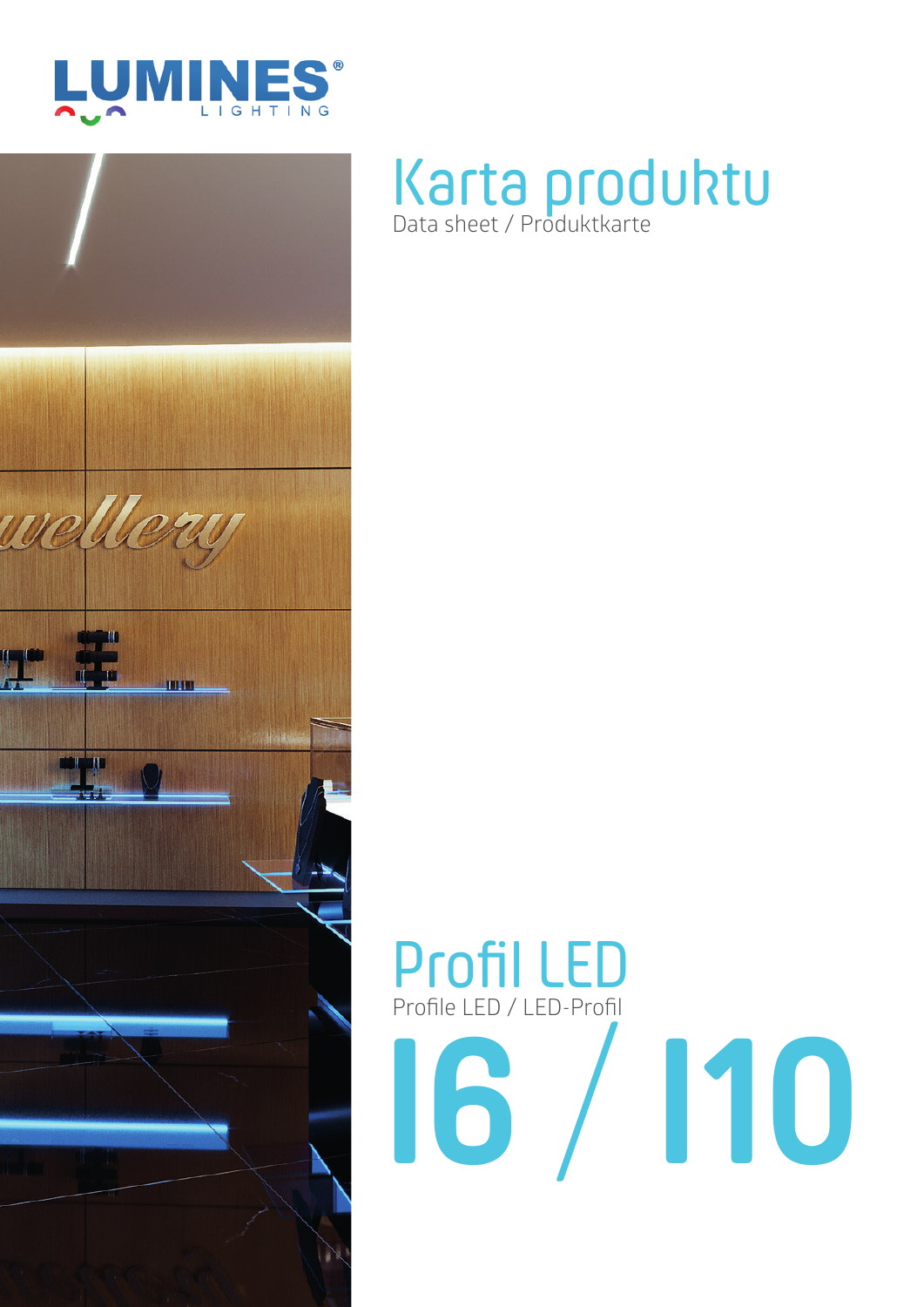# Profil LED **I6** Profile LED **I6** / LED-Profil **I6**



## Zaślepki do profilu LED **I6** (aluminium) End caps for LED profile **I6** (aluminium) / Endkappen für LED-Profil **I6** (Aluminium)

|         | Z OTWOREM<br>with a hole / mit Öffnung |                        |                                   |                                            | <b>BEZ OTWORU</b><br>without a hole / ohne Öffnung |                          |                                   |                          | Z OTWOREM<br>with a hole / mit Öffnung |                                 |                                                  |                          | <b>BEZ OTWORU</b><br>without a hole / ohne Öffnung |       |                                   |              |
|---------|----------------------------------------|------------------------|-----------------------------------|--------------------------------------------|----------------------------------------------------|--------------------------|-----------------------------------|--------------------------|----------------------------------------|---------------------------------|--------------------------------------------------|--------------------------|----------------------------------------------------|-------|-----------------------------------|--------------|
|         | BIAŁY<br>white / weiß                  |                        | <b>SREBRNY</b><br>silver / silber |                                            | <b>BIAŁY</b><br>: white / weiß                     |                          | <b>SREBRNY</b><br>silver / silber |                          | BIAŁY<br>white / weiß                  |                                 | <b>SREBRNY</b><br>silver / silber                |                          | BIAŁY<br>white / weiß                              |       | <b>SREBRNY</b><br>silver / silber |              |
|         |                                        |                        |                                   | <b>Z PODPORA</b> with support / mit Stütze |                                                    |                          |                                   |                          |                                        |                                 | <b>BEZ PODPORY</b> without support / ohne Stütze |                          |                                                    |       |                                   |              |
|         | LEWA                                   | PRAWA<br>right / recht | : LEWA<br>left / links            | : PRAWA<br>i right / recht                 | LEWA                                               | PRAWA<br>i right / recht | LEWA                              | PRAWA<br>i right / recht | : LEWA                                 | <b>PRAWA</b><br>: right / recht | LEWA                                             | PRAWA<br>: right / recht | LEWA                                               | PRAWA | LEWA                              | <b>PRAWA</b> |
| b<br>mm |                                        |                        |                                   |                                            |                                                    |                          |                                   |                          |                                        |                                 |                                                  |                          |                                                    |       |                                   |              |
| mm      |                                        |                        |                                   |                                            |                                                    |                          |                                   |                          |                                        |                                 |                                                  |                          |                                                    |       |                                   |              |

| Profil LED 110 Profile LED 110 / LED-Profil 110                   |                                                                                                                                                                                                                                                                                                                                         | 1.0 <sub>m</sub><br>2.02 <sub>m</sub><br>3,0 <sub>m</sub>    | Dodatki Accessories / Zubehör<br><b>Profil FARI</b><br>Profil FARI / Profil FARI<br>$10 - 0434 - 10$<br>10-0434-20<br>$10 - 0434 - 30$ |     | 11   |
|-------------------------------------------------------------------|-----------------------------------------------------------------------------------------------------------------------------------------------------------------------------------------------------------------------------------------------------------------------------------------------------------------------------------------|--------------------------------------------------------------|----------------------------------------------------------------------------------------------------------------------------------------|-----|------|
|                                                                   | BIAŁY (lakierowany)<br>white (lacquered) / weiß (lackiert)                                                                                                                                                                                                                                                                              | SREBRNY (anodowany)<br>silver (anodized) / silber (eloxiert) |                                                                                                                                        | 29. | ಸ    |
| Wymiary (mm)<br>Dimensions / Abmessungen                          |                                                                                                                                                                                                                                                                                                                                         | 1000 mm, 2020 mm, 3000 mm                                    |                                                                                                                                        |     |      |
| Szerokość taśmy LED (mm)<br>LED strip width / LED-Streifen Breite |                                                                                                                                                                                                                                                                                                                                         | do 10 mm                                                     |                                                                                                                                        |     | 18,8 |
| Zastosowanie<br>Application / Anwendungsbereich                   | profil szybowy/plexi – do mocowania i oświetlenia półek sklepowych, tabliczek informacyjnych i ozdobnych<br>glass / plexi profile - for mounting and lighting store shelves, informative and decorative plates / Glas-/Plexiglasprofil.<br>Zur Befestigung und Beleuchtung von Ladenregalen, Informationsschilder und Dekorationstafeln |                                                              |                                                                                                                                        |     |      |

# Zaślepki do profilu LED **I10** (aluminium) End caps for LED profile **I10** (aluminium) / Endkappen für LED-Profil **I10** (Aluminium)

| Z OTWOREM<br>with a hole / mit Öffnung |                            |                 |                                          | BEZ OTWORU<br>without a hole / ohne Öffnung |                            |          |       | Z OTWOREM<br>with a hole / mit Öffnung |                                                  |                            |                        | BEZ OTWORU<br>without a hole / ohne Öffnung |       |         |  |
|----------------------------------------|----------------------------|-----------------|------------------------------------------|---------------------------------------------|----------------------------|----------|-------|----------------------------------------|--------------------------------------------------|----------------------------|------------------------|---------------------------------------------|-------|---------|--|
| <b>BIAŁY</b><br>' weiß<br>white /      |                            | silver / silher |                                          | BIAŁY<br>: white / weiß                     |                            | ' silher |       | <b>BIAŁY</b><br>: white / weiß         |                                                  | <b>SRFBRNY</b><br>silher / |                        | <b>BIAŁY</b><br>: white / weiß              |       | SRFRRNY |  |
|                                        |                            |                 | Z PODPORĄ with support / mit Stütze      |                                             |                            |          |       |                                        | <b>BEZ PODPORY</b> without support / ohne Stütze |                            |                        |                                             |       |         |  |
| <b>LEWA</b>                            | : PRAWA<br>: right / recht | : LEWA          | : PRAWA<br>inight / recht inleft / links | : LEWA                                      | : PRAWA<br>i right / recht | : LEWA   | PRAWA | : Lewa<br>i left / links               | : PRAWA<br>i right / recht                       | : LEWA                     | PRAWA<br>ineht / recht | : LEWA<br>left / links                      | PRAWA | LEWA    |  |
|                                        |                            |                 |                                          |                                             |                            |          |       |                                        |                                                  |                            |                        |                                             |       |         |  |